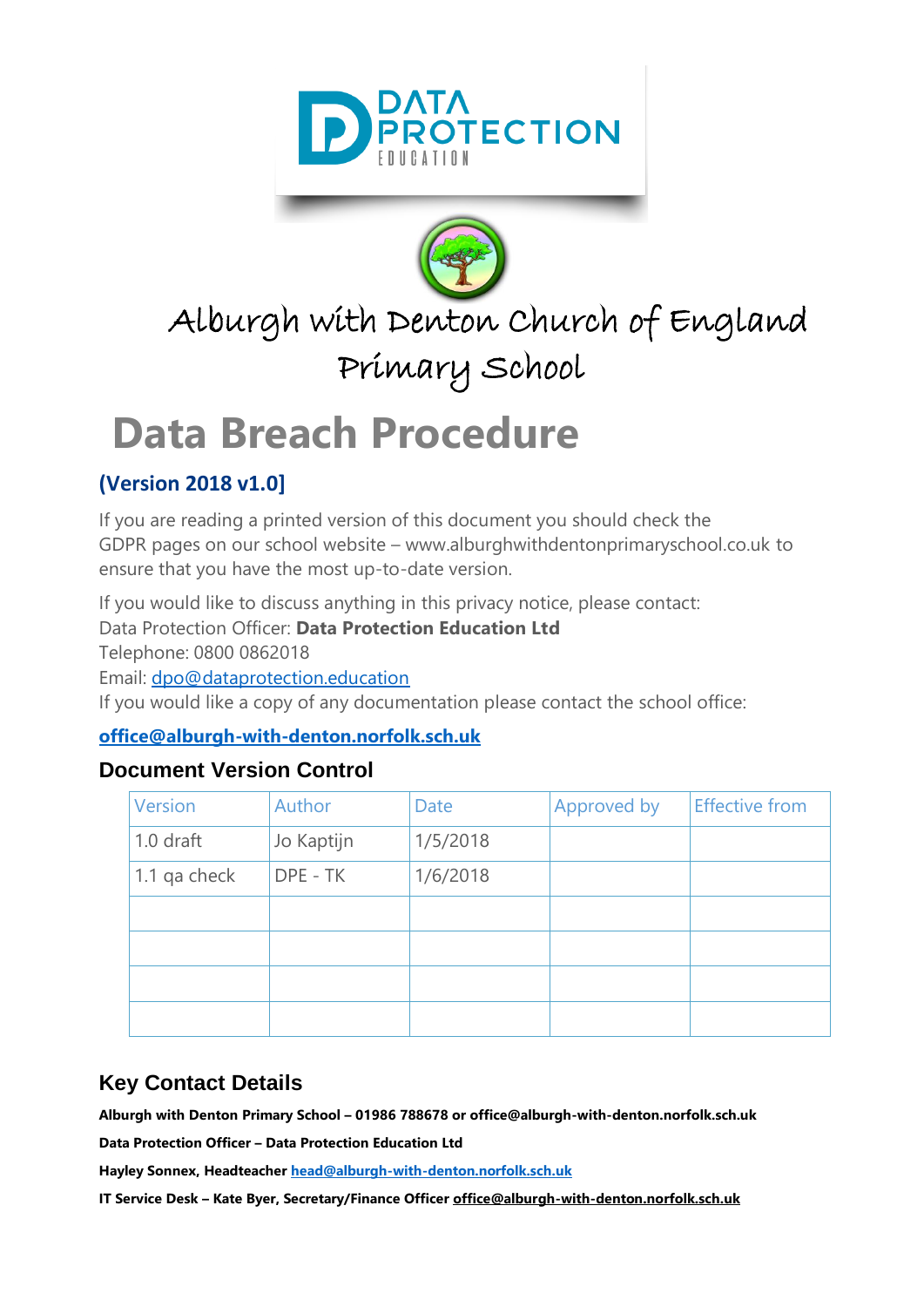

## **Contents**

<span id="page-1-0"></span>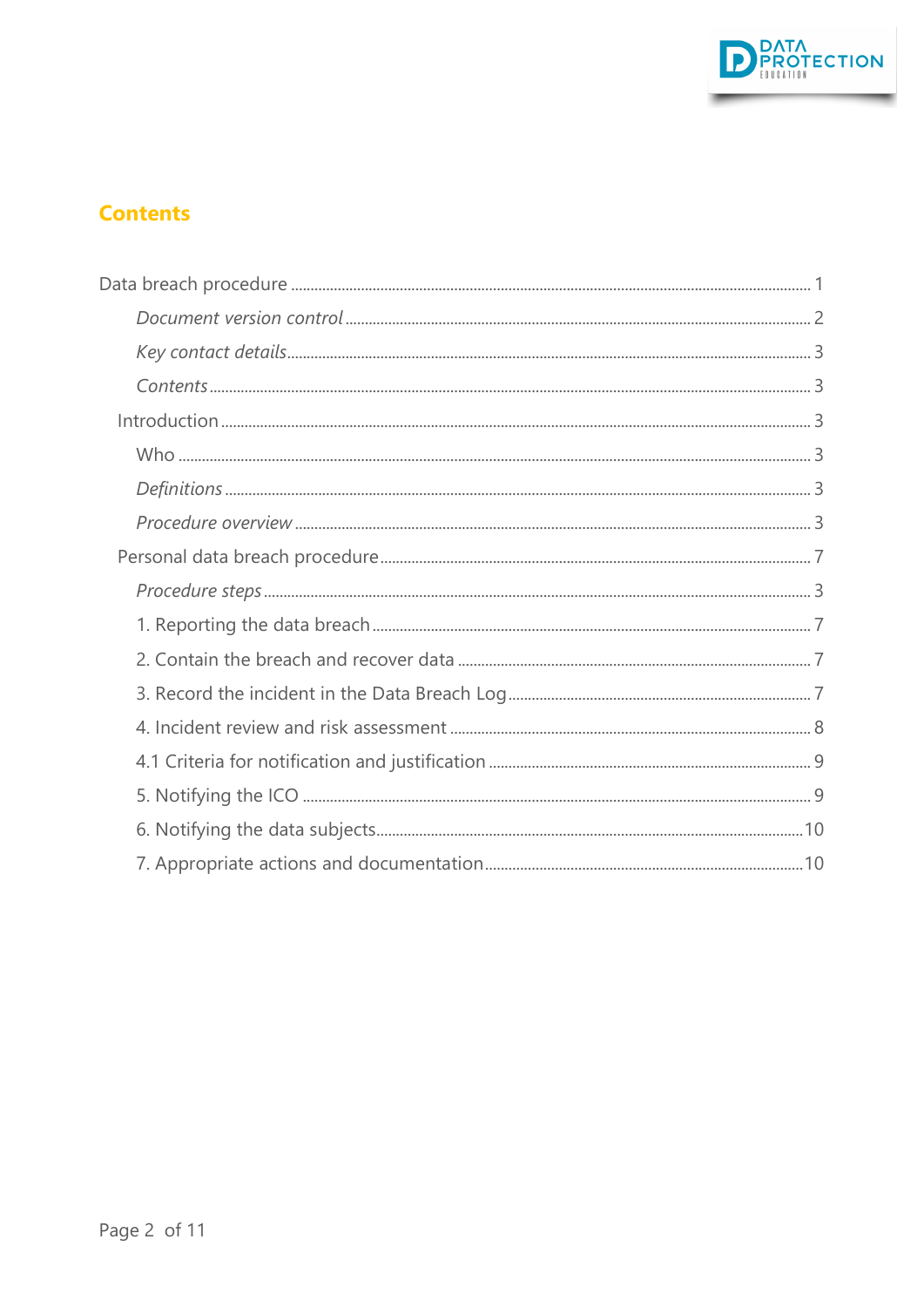

## **Introduction**

This policy applies in the event of a personal data breach under Article 33 Notification of a personal data breach to the supervisory authority, and Article 34 Communication of a personal data breach to the data subject of the General Data Protection Regulation (GDPR).

Simply put, the procedure applies to all data breaches including computer security incidents as defined and explained below.

#### **Why?**

The GDPR introduced a duty on all organisations to report certain types of personal data breach to the relevant supervisory authority (The ICO). This must be done within 72 hours of becoming aware of the breach, where feasible:

- If the breach is likely to result in a high risk of adversely affecting individuals' rights and freedoms, individuals must also be informed without undue delay;
- Organisations should ensure they have robust breach detection, investigation and internal reporting procedures in place. This will facilitate the decision to notify the ICO and/or the affected individuals;
- Organisations must also keep a record of any personal data breaches, regardless of whether they require notification to the ICO.

## <span id="page-2-0"></span>**Who**

This procedure applies to **all staff and managers** (whether employees, contractors or temporary staff) of **Alburgh with Denton Primary School**

- Everyone is required to be aware of, and to follow this procedure in the event of a personal data breach;
- The Organisation's Data Protection Officer (DPO)/Data Protection Lead and other managers/IT service desk as appropriate - have responsibilities to contain/restore the data breach and assess the risks to individuals;
- The Data Protection Officer will notify the ICO of the breach within 72 hours and will inform all Data Subjects that have been compromised in any Data Breach, where required to do so;
- Training Lead will ensure training is provided to ensure all staff are aware of this procedure and how to find/implement it.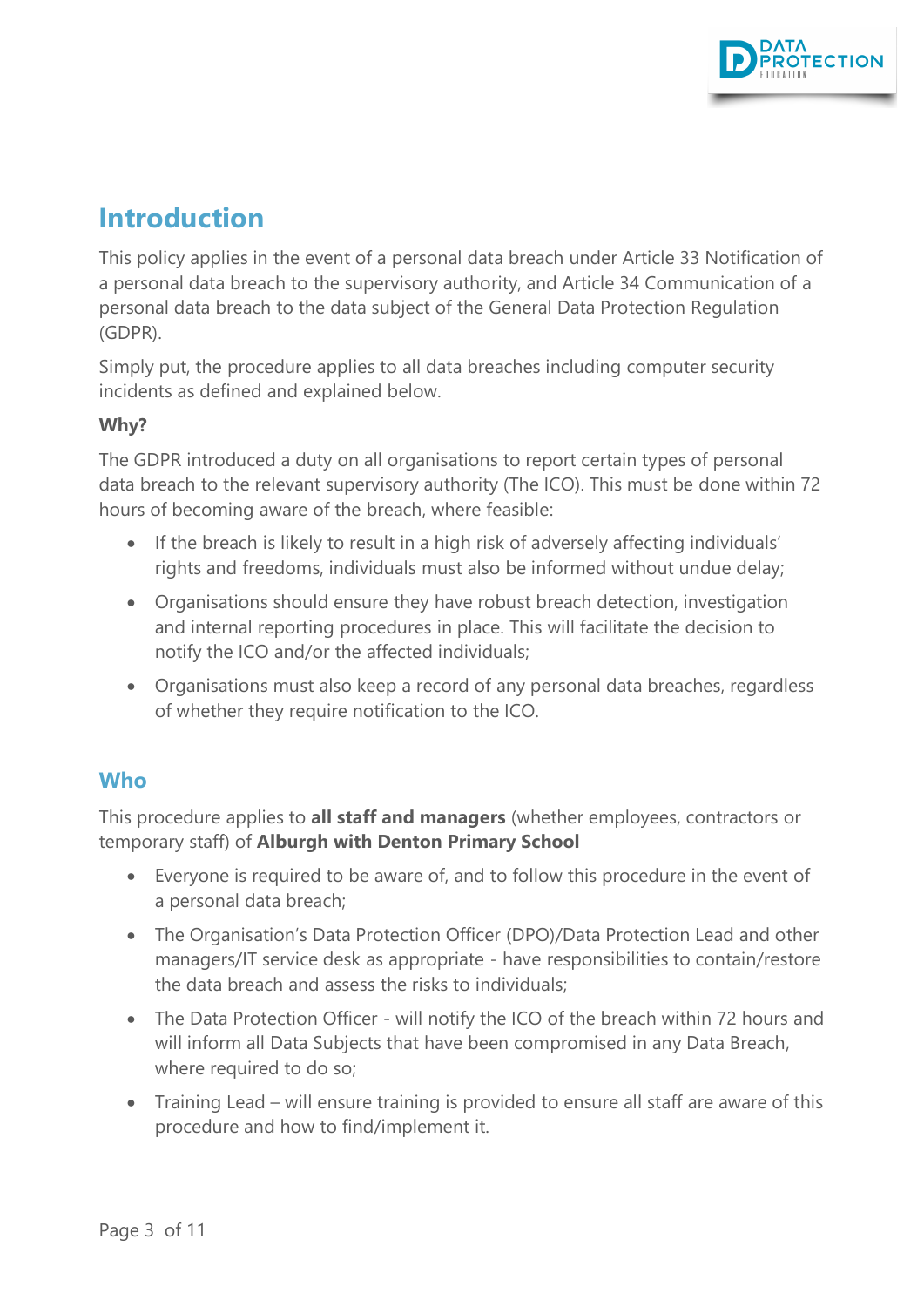

## **Definitions**

**The Organisation** – **Alburgh with Denton Primary School** is the school or establishment acting as a Data Controller which, alone or jointly with others, determines the purposes and means of the processing of personal data.

**Personal data** - Any information relating to an identified or identifiable living person ('data subject') i.e. someone who can be identified, directly or indirectly, by reference to an identifier such as a name, an identification number, location data, an online identifier or to information regarding the physical, physiological, genetic, mental, economic, cultural or social identity of that person.

**Data breach** - The accidental or unlawful loss, destruction, alteration or unauthorised disclosure of personal data that can occur for many reasons, from IT failures through to human error. They can fall into one or more of these categories:

- **Confidentiality breach** where there is an unauthorised or accidental disclosure of, or access to, personal data;
- **Integrity breach** where there is an unauthorised or accidental alteration of personal data;
- **Availability breach** where there is an accidental or unauthorised loss of access to, or destruction of, personal data.

#### **Examples of data breaches**

- Loss or theft of paper records or loss or theft of equipment on which data is stored e.g. laptop, mobile phone, tablet device, memory stick;
- Letter or email containing personal and/or confidential data sent to the wrong address or an email to unauthorised group email boxes;
- Personal data disclosed orally in error in a meeting or over the phone including 'blagging' where information is obtained by deceiving The Organisation, or where information has been disclosed without confirming the true identity of the requester;
- Unauthorised access to information classified as personal or confidential e.g. attaching documents to an outlook diary appointment that is openly accessible;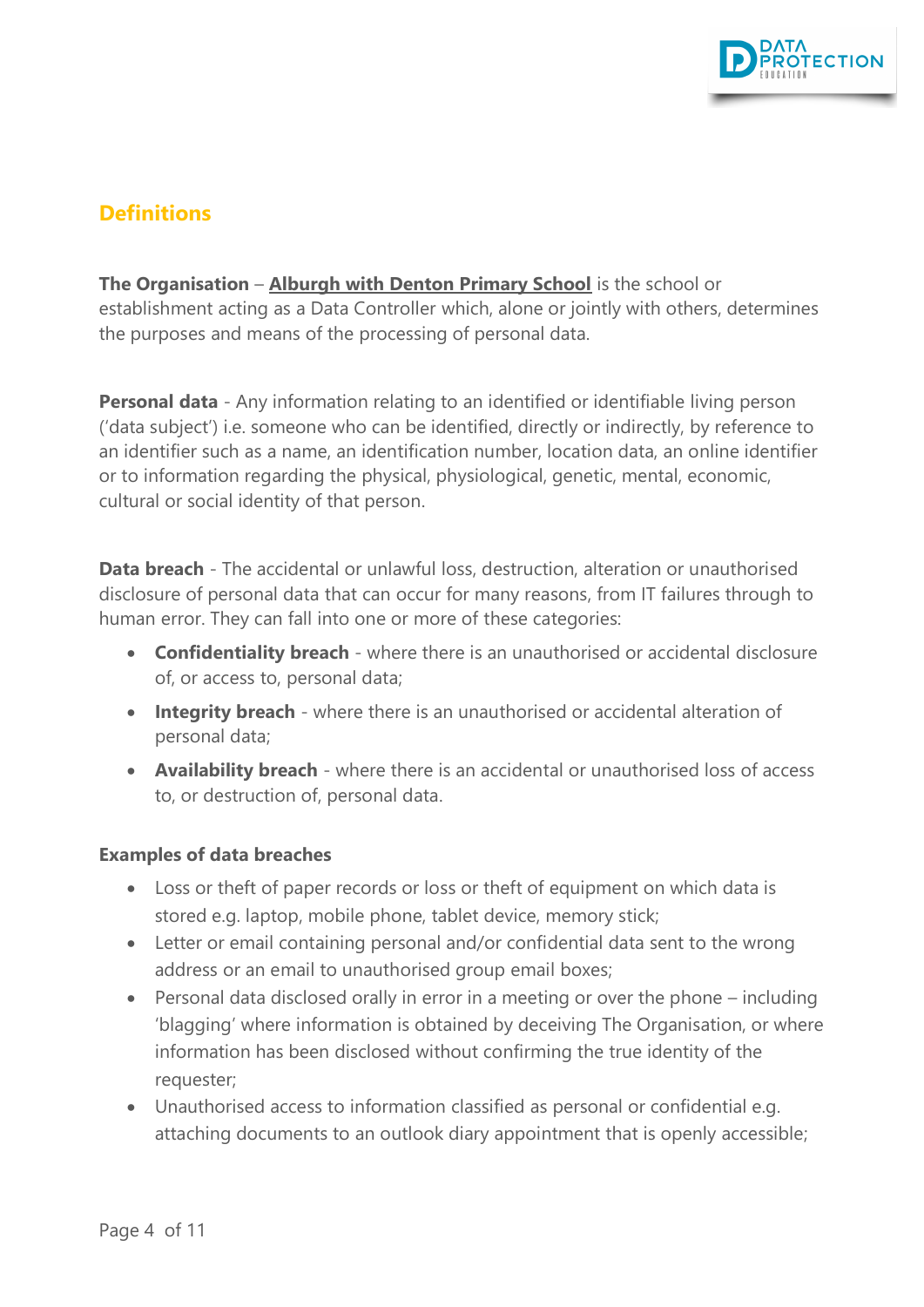

- Posting information on the world wide web or on a computer otherwise accessible from the Internet without proper information security precautions;
- Sensitive information left on the photo-copier or on a desk in County Council premises;
- Unauthorised alteration or deletion of information;
- Not storing personal and confidential information securely;
- Not ensuring the proper transfer or destruction of files after closure of offices/buildings e.g. not following building decommissioning procedures;
- Failure to safeguard/remove personal data on office equipment (including computers and smart phones) before disposal/sale.

#### **Example data breaches caused by IT Security Incidents**

- Unauthorised access to the IT systems because of misconfigured and/or inappropriate access controls;
- Hacking or phishing attack and related suspicious activity;
- Virus or malware attacks and related suspicious activity;
- ICT infrastructure-generated suspicious activity;
- Divulging a password to another user without authority.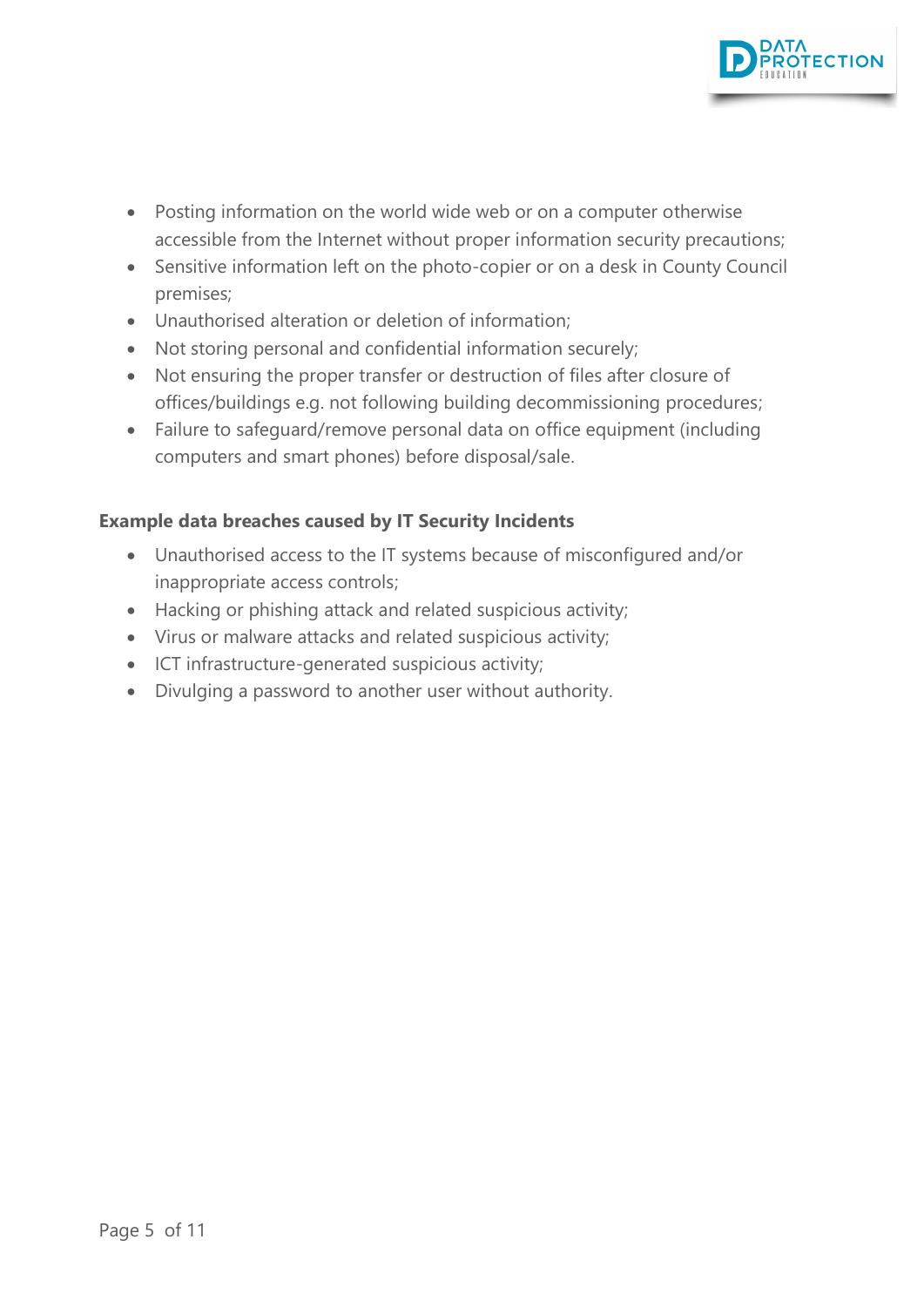

### **Procedure Overview**

#### **When a member of staff detects or suspects a potential personal data breach …**

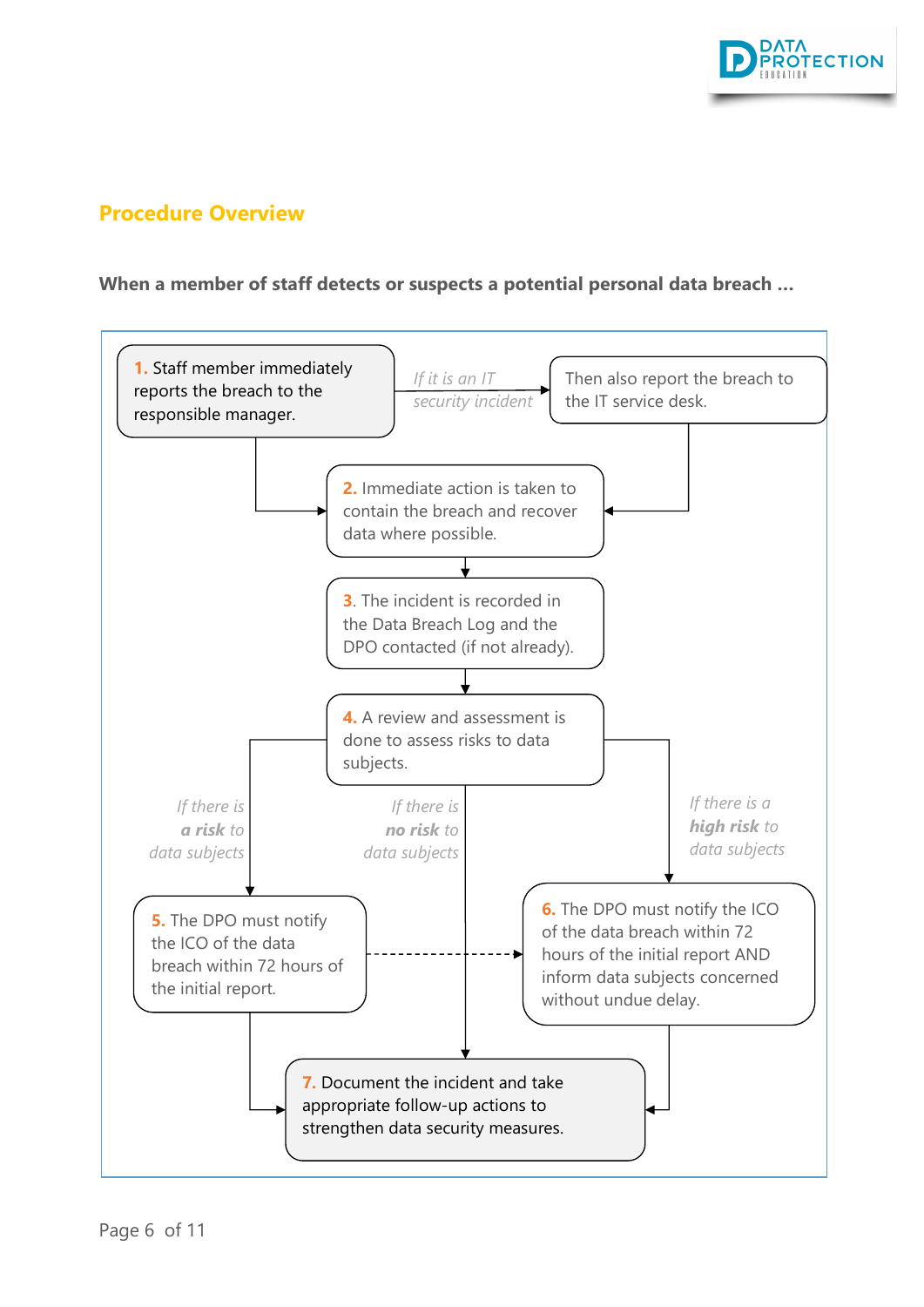

## <span id="page-6-0"></span>**Personal data breach procedure**

## **Procedure Steps**

## <span id="page-6-1"></span>**1. Reporting the data breach**

Anyone who detects or suspects a personal data breach or an IT security incident, must report it immediately!

- *Report to* **Mrs Hayley Sonnex – Headteacher or Data Protection Officer**
- If the breach is related to an IT security incident, *also report to* **Kate Byer – School Office.**

#### **Why?**

Timeliness of reporting is key to ensure we can put measures in place to contain the damage and recover the data if possible, and to assess how severe the breach is for the people whose data has been compromised.

## <span id="page-6-2"></span>**2. Contain the breach and recover data**

The responsible manager/DPO must take immediate action to contain the breach and to recover any information disclosed or lost.

#### **Why?**

To reduce the impact on individuals whose personal information is/could be at risk (for example, ensuring any emails sent to the wrong people have been deleted).

## <span id="page-6-3"></span>**3. Record the incident in the Data Breach Log**

Once any immediate damage is contained, the responsible manager/DPO needs to record a detailed description of the breach in the Data Breach Log and inform the DPO/data protection lead if they are not already involved.

The type of information that should be recorded initially (and after the incident review and risk assessment) includes:

- A description of the nature of the breach;
- The number of data subjects and personal data records affected;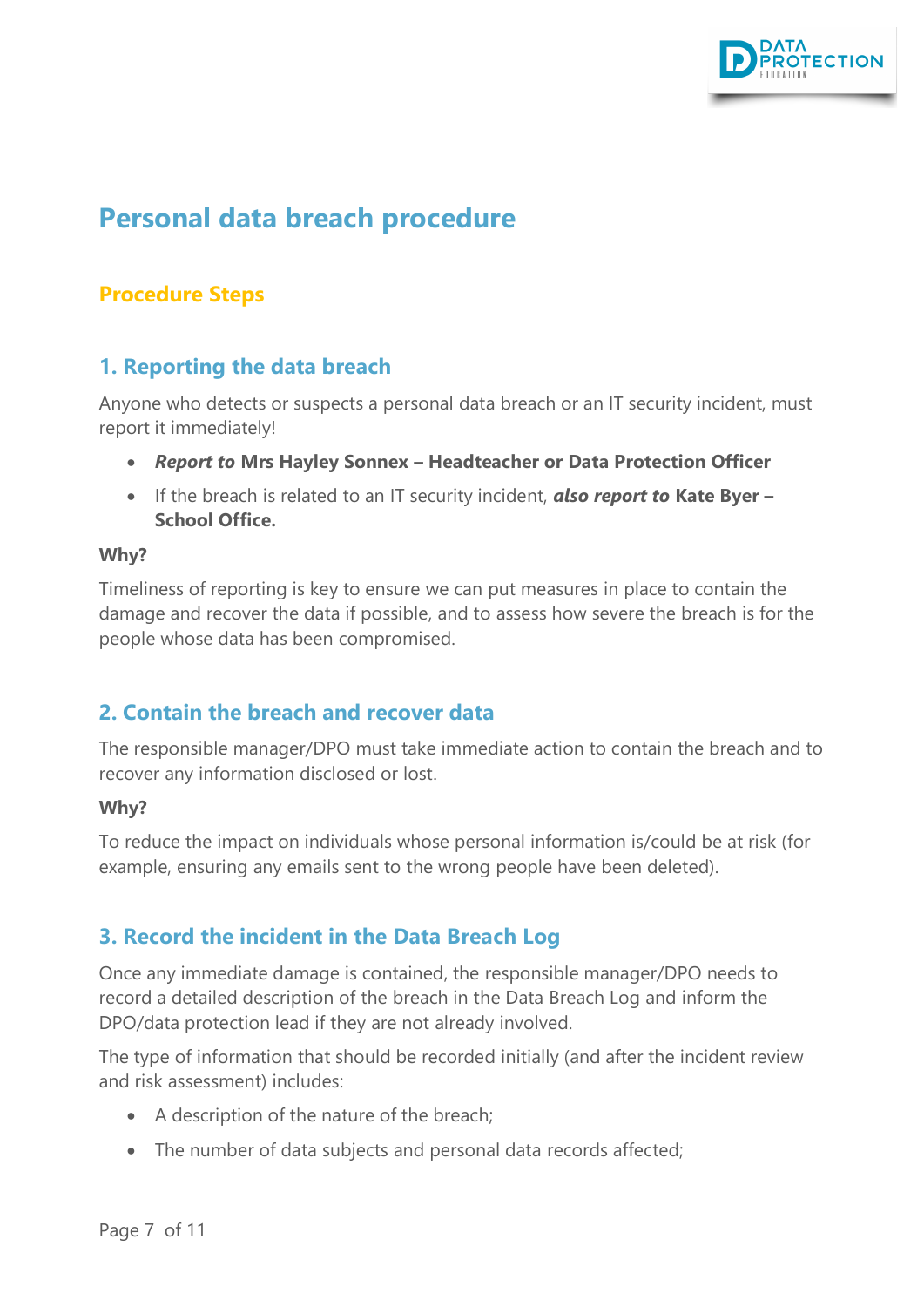

- The categories of personal/sensitive data affected;
- Likely consequences of the breach;
- Any measures that have been or will be taken to address/mitigate the breach.

This step needs to be done straight away.

#### **Why?**

• To give the organisation/DPO time to assess the severity of the breach, who needs to be informed and to investigate how it occurred/what actions are needed to remove any vulnerabilities.

## <span id="page-7-0"></span>**4. Incident review and risk assessment**

The GDPR gives the following explanation of possible risks and consequences related to a data breach:

*"A personal data breach may, if not addressed in an appropriate and timely manner, result in physical, material or non-material damage to natural persons such as loss of control over their personal data or limitation of their rights, discrimination, identity theft or fraud, financial loss, unauthorised reversal of pseudonymisation, damage to reputation,*  loss of confidentiality of personal data protected by professional secrecy or any other *significant economic or social disadvantage to the natural person concerned."*

The risk assessment (RA) must be carried out straight away to establish what personal/sensitive data was involved in the breach and to determine the likelihood and severity of the resulting risk to those concerned. It should also outline what data protection precautions have been taken and any further actions needed.

#### **Why?**

- To establish if there is a risk to data subjects and if so, ensure that they and/or the ICO are informed;
- To understand how the breach occurred and use lessons learnt to improve school systems, policies and procedures.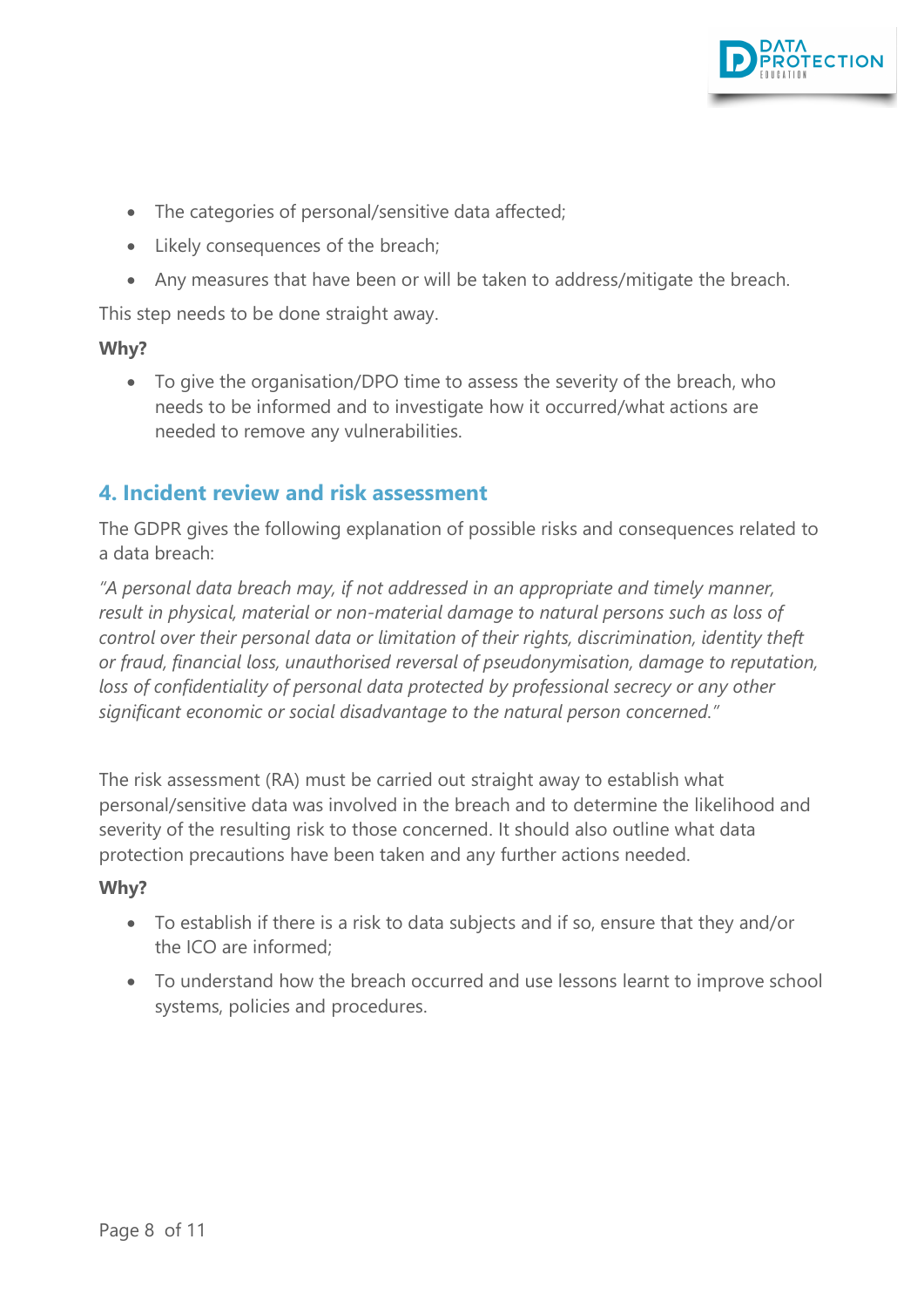

## <span id="page-8-0"></span>**4.1 Criteria for notification and justification**

The output of the risk assessment will decide the potential adverse consequences for individuals, based on how serious or substantial these are, and how likely they are to happen (again).

- If there is **no risk** to data subjects e.g. the incident involves encrypted data for which there is another existing source, then the DPO doesn't have to notify the ICO or data subjects but needs to justify this decision in the documentation;
- If there **is a risk** to data subjects, the DPO must notify the ICO as soon as possible and within 72 hours;
- If there a **high risk\*** to data subjects, then those concerned must also be informed directly and without undue delay.

\* If the impact of the breach is assessed as more severe, the risk is higher; if the likelihood of the consequences is greater, then the risk is higher.

## <span id="page-8-1"></span>**5. Notifying the ICO**

The DPO must notify the ICO within 72 hours of the breach and provide the information as mentioned below. (If this is not all available, the ICO should be notified and advised when any additional information will be provided).

Notification is made by **email, phone call, etc.**

Confirmation of receipt of this information is made by **email, phone call, etc.**

The information sent to the ICO contains a description of the personal data breach including, where possible:

- the categories and approximate number of individuals concerned; and
- the categories and approximate number of personal data records concerned;
- the name and contact details of the data protection officer (DPO) or other contact point where more information can be obtained;
- a description of the likely consequences of the personal data breach; and
- a description of the measures taken, or proposed to be taken, to deal with the personal data breach, including, where appropriate, the measures taken to mitigate any possible adverse effects.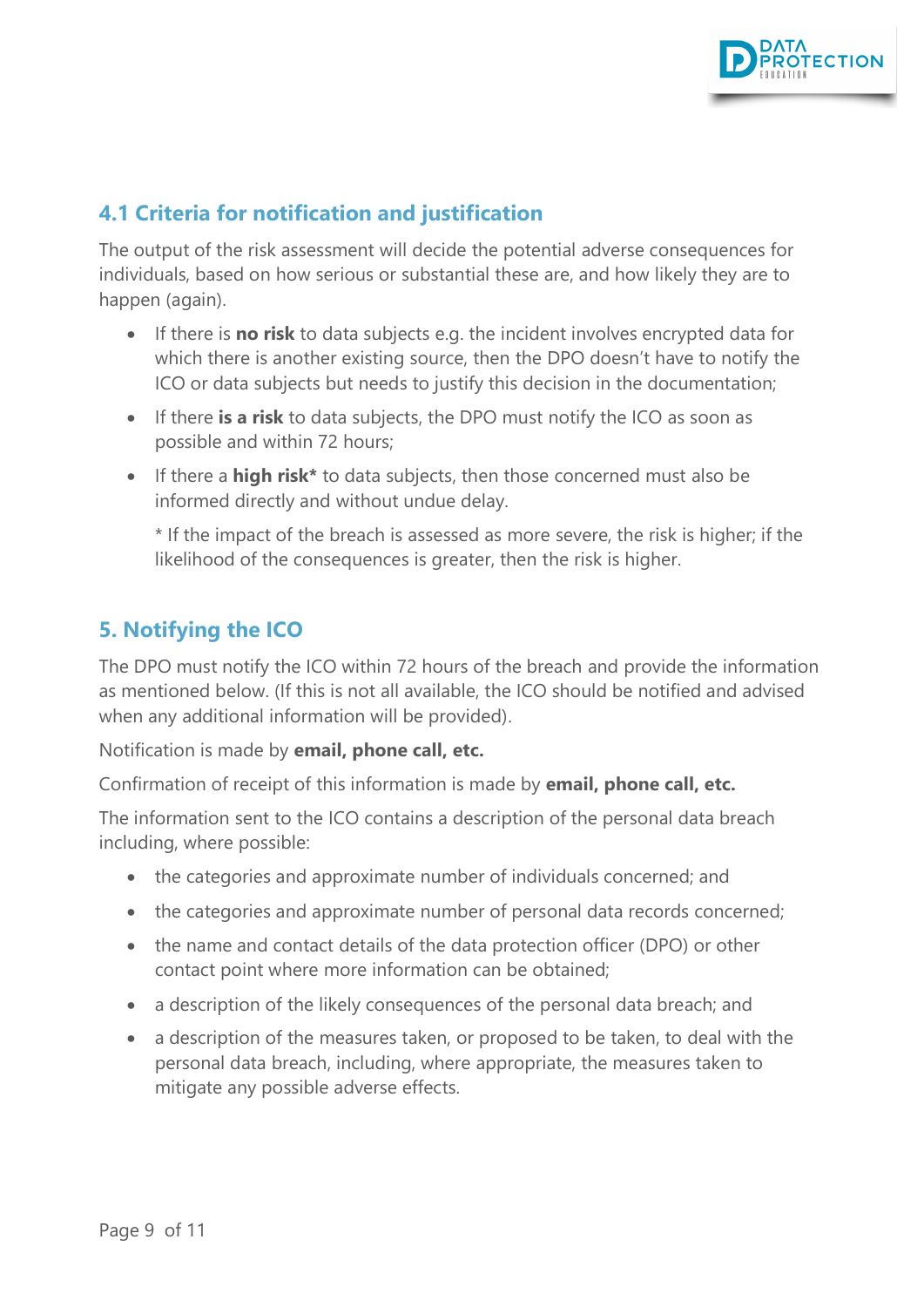

#### **Why?**

It's the law. If the breach is not reported, the school could be liable to a fine or other enforcement action.

## <span id="page-9-0"></span>**6. Notifying the data subjects**

The DPO will promptly inform those affected, particularly if there is a need to mitigate an immediate risk of damage to them as follows:

- The breach must be described in clear and plain language including the nature of the personal data breach and similar information as supplied to the ICO, as a minimum:
	- o the name and contact details of your data protection officer or other contact point where more information can be obtained;
	- o a description of the likely consequences of the personal data breach; and
	- o a description of the measures taken, or proposed to be taken, to deal with the personal data breach and including, where appropriate, the measures taken to mitigate any possible adverse effects.

#### **Why?**

One of the main reasons for informing individuals without undue delay is to help them take steps to protect themselves from the effects of the breach.

## <span id="page-9-1"></span>**7. Appropriate actions and documentation**

The DPO/Organisation must complete its document on the incident and monitor/document the appropriate follow-up actions taken to strengthen data security measures.

#### **Why?**

• This type of record keeping is key to the school demonstrating 'accountability' for data protection in line with the GDPR legislation.